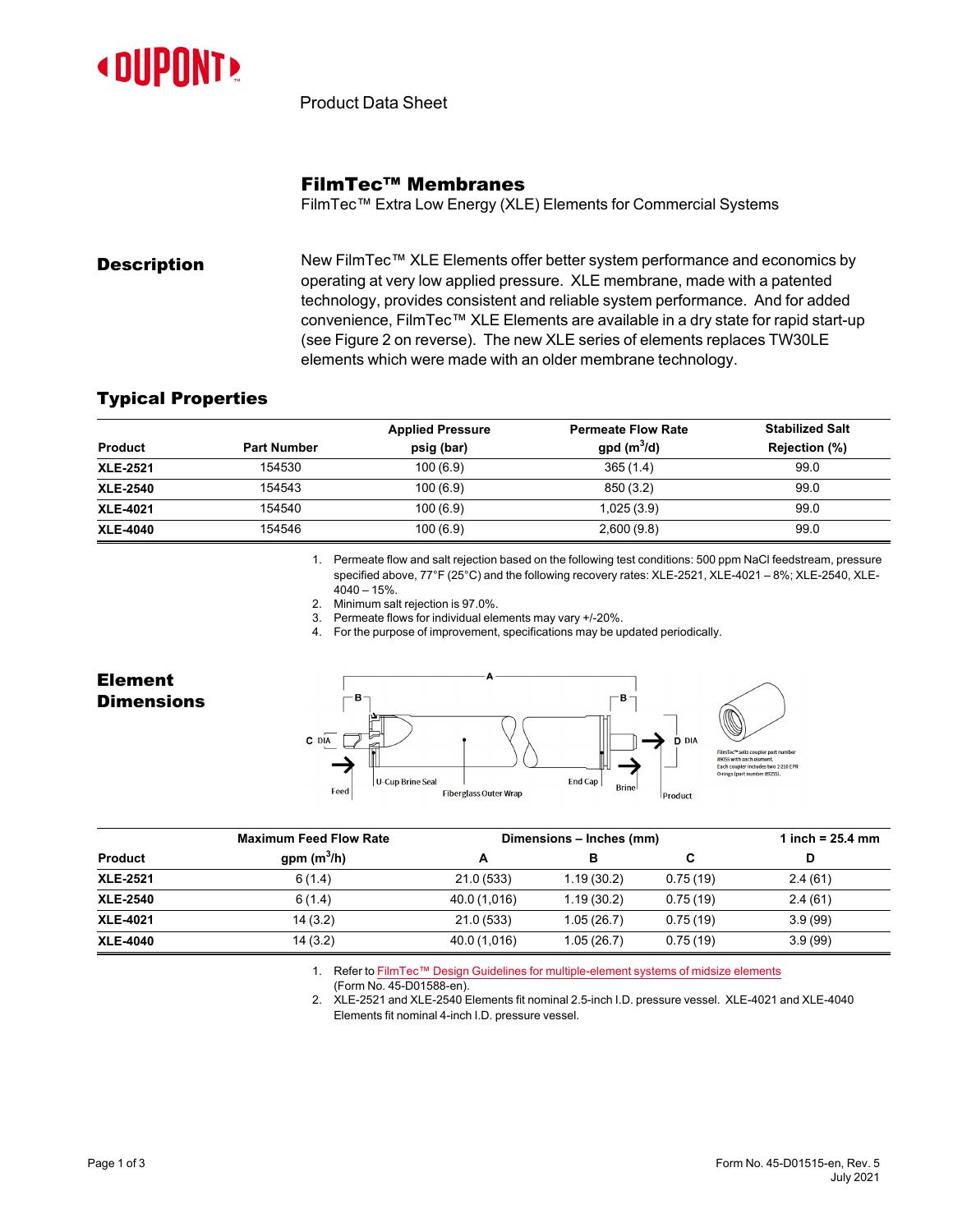# Operating and Cleaning Limits

| Membrane Type                              | Polyamide Thin-Film Composite |
|--------------------------------------------|-------------------------------|
| Maximum Operating Temperature <sup>a</sup> | 113°F (45°C)                  |
| <b>Maximum Operating Pressure</b>          | 600 psi (41 bar)              |
| Maximum Pressure Drop                      | 13 psig (0.9 bar)             |
| pH Range                                   |                               |
| Continuous Operation <sup>a</sup>          | $2 - 11$                      |
| Short-Term Cleaningb                       | 1 - 13                        |
| Maximum Feed Silt Density Index            | SDI <sub>5</sub>              |
| Free Chlorine Tolerance <sup>c</sup>       | $0.1$ ppm                     |

a. Maximum temperature for continuous operation above pH 10 is 95°F (35°C).

b. Refer to FilmTec™ Cleaning [Guidelines](https://www.dupont.com/content/dam/dupont/amer/us/en/water-solutions/public/documents/en/RO-NF-FilmTec-Cleaning-Procedures-Manual-Exc-45-D01696-en.pdf) (Form No. 45-D01696-en)..

c. Under certain conditions, the presence of free chlorine and other oxidizing agents will cause premature membrane failure. Since oxidation damage is not covered under warranty, DuPont Water Solutions recommends removing residual free chlorine by pretreatment prior to membrane exposure. Please refer to [Dechlorinating](https://www.dupont.com/content/dam/dupont/amer/us/en/water-solutions/public/documents/en/RO-NF-FilmTec-Chlorination-Dechlorination-Manual-Exc-45-D01569-en.pdf) Feedwater (Form No. 45-D01569-en) for more information.



### <span id="page-1-0"></span>**Figure 2: XLE-4040 start-up data**

### Proper start-up of reverse osmosis water treatment systems is essential to prepare the membranes for operating service and to prevent membrane damage due to overfeeding or hydraulic shock. Following the proper start-up sequence also helps ensure that system operating parameters conform to design specifications so that system water quality and productivity goals can be achieved.

Before initiating system start-up procedures, membrane pretreatment, loading of the membrane elements, instrument calibration and other system checks should be completed.

Please refer to the application information literature entitled Start-Up [Sequence](https://www.dupont.com/content/dam/dupont/amer/us/en/water-solutions/public/documents/en/RO-NF-FilmTec-Start-Up-Sequence-Manual-Exc-45-D01609-en.pdf) (Form No. 45-D01609-en).) for more information.

Avoid any abrupt pressure or cross-flow variations on the spiral elements during startup, shutdown, cleaning or other sequences to prevent possible membrane damage. During start-up, a gradual change from a standstill to operating state is recommended as follows:

- Feed pressure should be increased gradually over a 30-60 second time frame.
- Cross-flow velocity at set operating point should be achieved gradually over 15-20 seconds.

# Important Information

**Operation** Guidelines

#### Page 2 of 3 Form No. 45-D01515-en, Rev. 5 July 2021